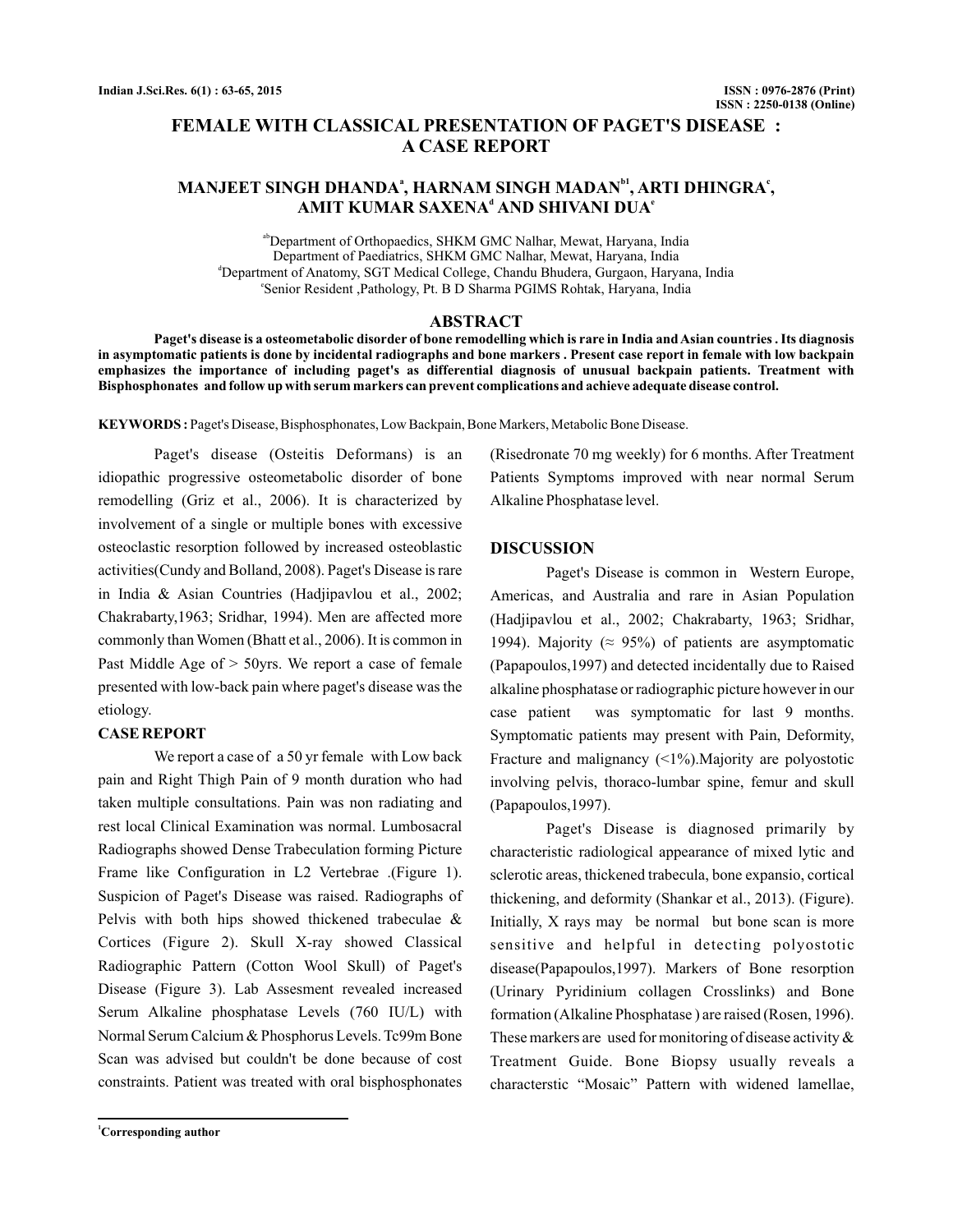









irregular cement lines and fibrovascular connective tissue.

In 1960, parenteral calcitonin was first used but becauase of its short half-life, frequent relapses after stoppage of therapy and resistance to treatment, its use is limited nowadays (Bhatt et al., 2006). Bisphosphonates (Oral and parentral) are now the drugs of choice (Papapoulos, 1997). Pain relief, reduction in urinary pyridinoline and deoxypyridinoline cross-links and reduction /normalization of alkaline phosphatase occur with adequate therapy. Treatment can be stopped after adequate control and the patient is followed closely every 3-6 monthly for bone markers (Alvarez, 2000). Treatment need to be restarted after 25% increase in the serum markers as compared with lowest achieved previous levels (Alvarez,